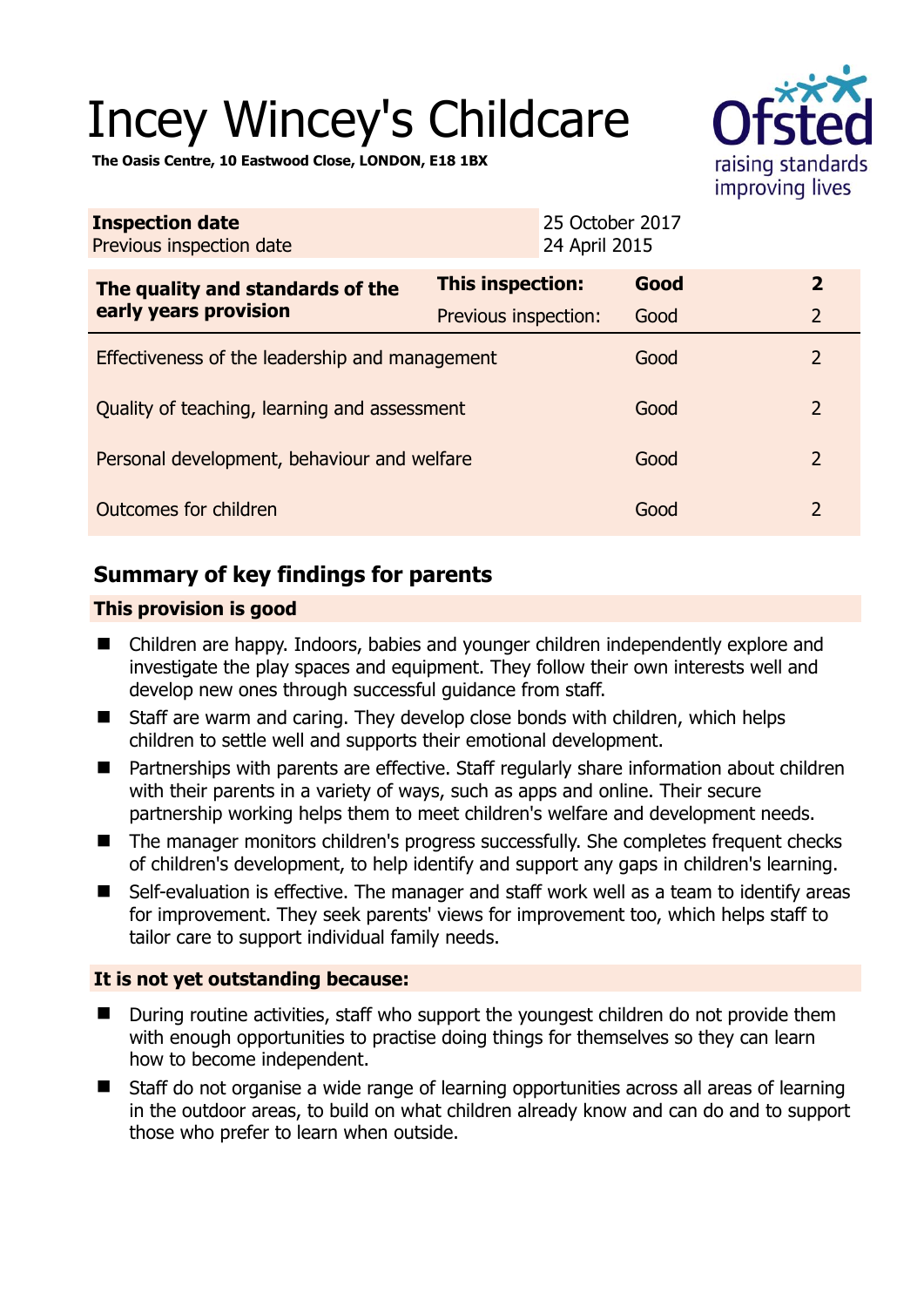# **What the setting needs to do to improve further**

### **To further improve the quality of the early years provision the provider should:**

- $\blacksquare$  build on routine activities to provide the younger children with greater opportunities to do things for themselves and extend their independence skills even further
- organise activities more effectively in the outdoor areas, to enable those who prefer learning outside to develop their skills further across all areas of learning.

## **Inspection activities**

- The inspector observed children in all rooms playing independently, with friends and staff.
- The inspector spoke to parents, staff and children at appropriate times during the inspection.
- The inspector completed a joint observation with the manager.
- The inspector held a meeting with the manager to discuss how she organises and supports staff.
- The inspector sampled a range of documents, including suitability checks, policies and procedures, and children's development records.

## **Inspector**

Tristine Hardwick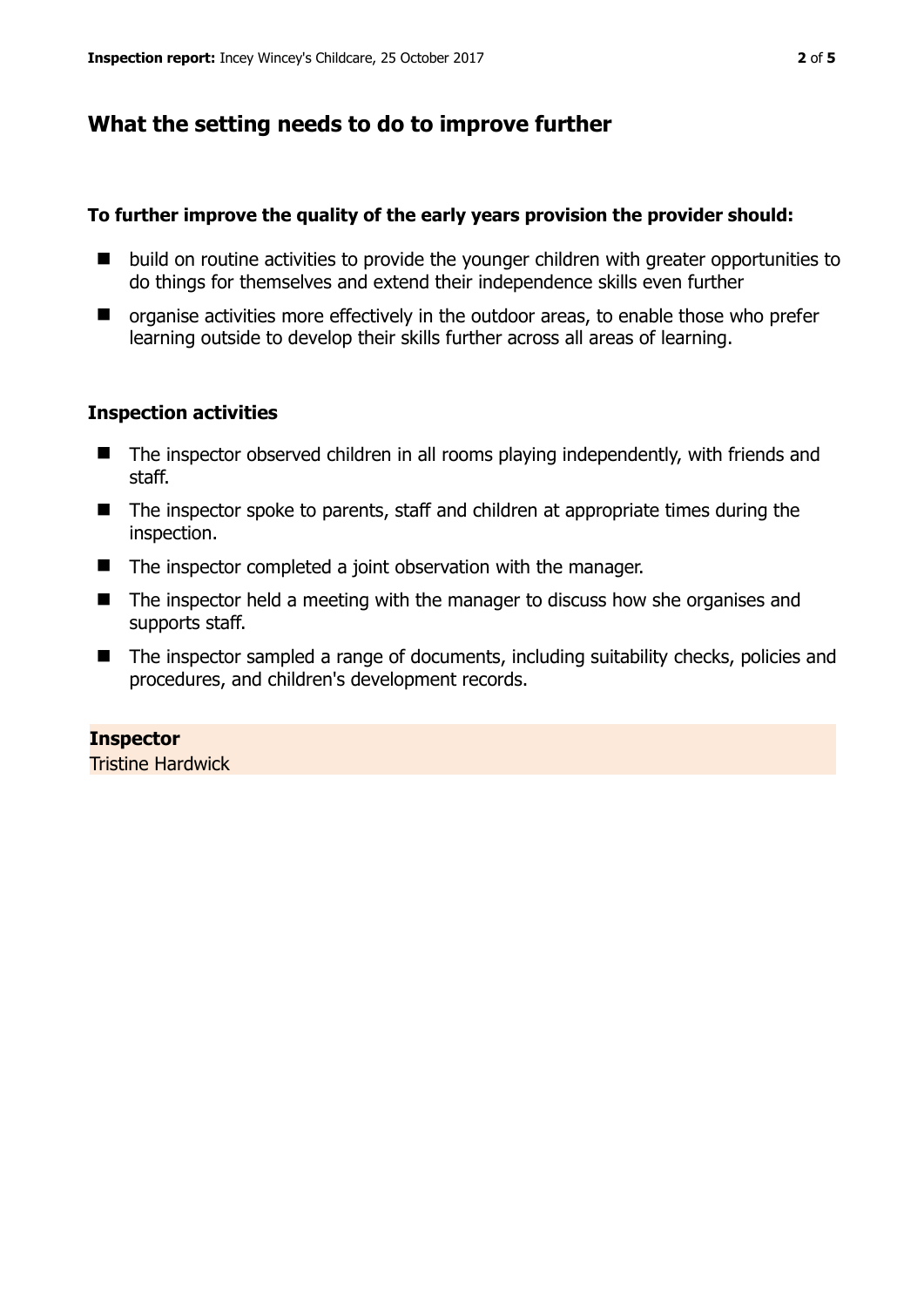## **Inspection findings**

#### **Effectiveness of the leadership and management is good**

Safeguarding is effective. The manager and staff complete ongoing training to help ensure they know how to identify and report any concerns they have about children's safety and welfare. The management team follows effective recruitment procedures. It regularly ensures staff's ongoing suitability to care for children, such as through vetting checks and monitoring their practice, to ensure children enjoy good-quality care and learning opportunities. All staff complete a wide range of training courses, which helps them to develop their skills and maintain good teaching standards. For example, staff have completed sign language courses so they can support children's communication skills even further. The manager supports staff well. She meets with them regularly and gives ongoing support. This helps to ensure staff are happy, which contributes further to the development of their individual skills and their positive interactions with children.

#### **Quality of teaching, learning and assessment is good**

The manager and staff have successfully addressed the recommendation set at the last inspection. They provide a wide range of opportunities for children to use technology as part of their everyday lives. For example, children play with role-play equipment, such as kitchens, and staff encourage them to use the play kettle to make tea. Staff positively build on children's interests to extend their learning. For example, as younger ones prepare for snack, staff talk to them about the importance of good hygiene. Older children listen to staff and learn to follow instructions, such as helping to prepare activities. Children develop good communication skills. They enjoy group activities and learn to take turns, helping to prepare them for larger group activities when at school.

#### **Personal development, behaviour and welfare are good**

Staff are positive role models for children. They interact well with each other. This helps children to learn that everyone has different needs and to show consideration towards others. Children behave well. Staff regularly praise children and encourage them to persevere. For example, staff supporting the older children seek their help to fill up a water tray in the outdoor area. This positively encourages children to be motivated to play and develops their sense of responsibility. Staff maintain children's safety at all times through good supervision. They complete daily checks of the premises and equipment to help minimise any potential hazards.

#### **Outcomes for children are good**

Children make good progress in relation to their starting points. Younger ones receive good support from staff. They are curious and develop their physical skills as they learn to crawl and move around to explore. Older children develop their physical confidence effectively, such as when they run and when they climb equipment outdoors. Children play imaginative games and develop good social skills as they play with their friends. They enjoy opportunities to develop their literacy skills, such as listening to staff read their favourite stories and learning to express themselves as they play musical instruments. Children prepare well for their next stages in learning and eventual move to school.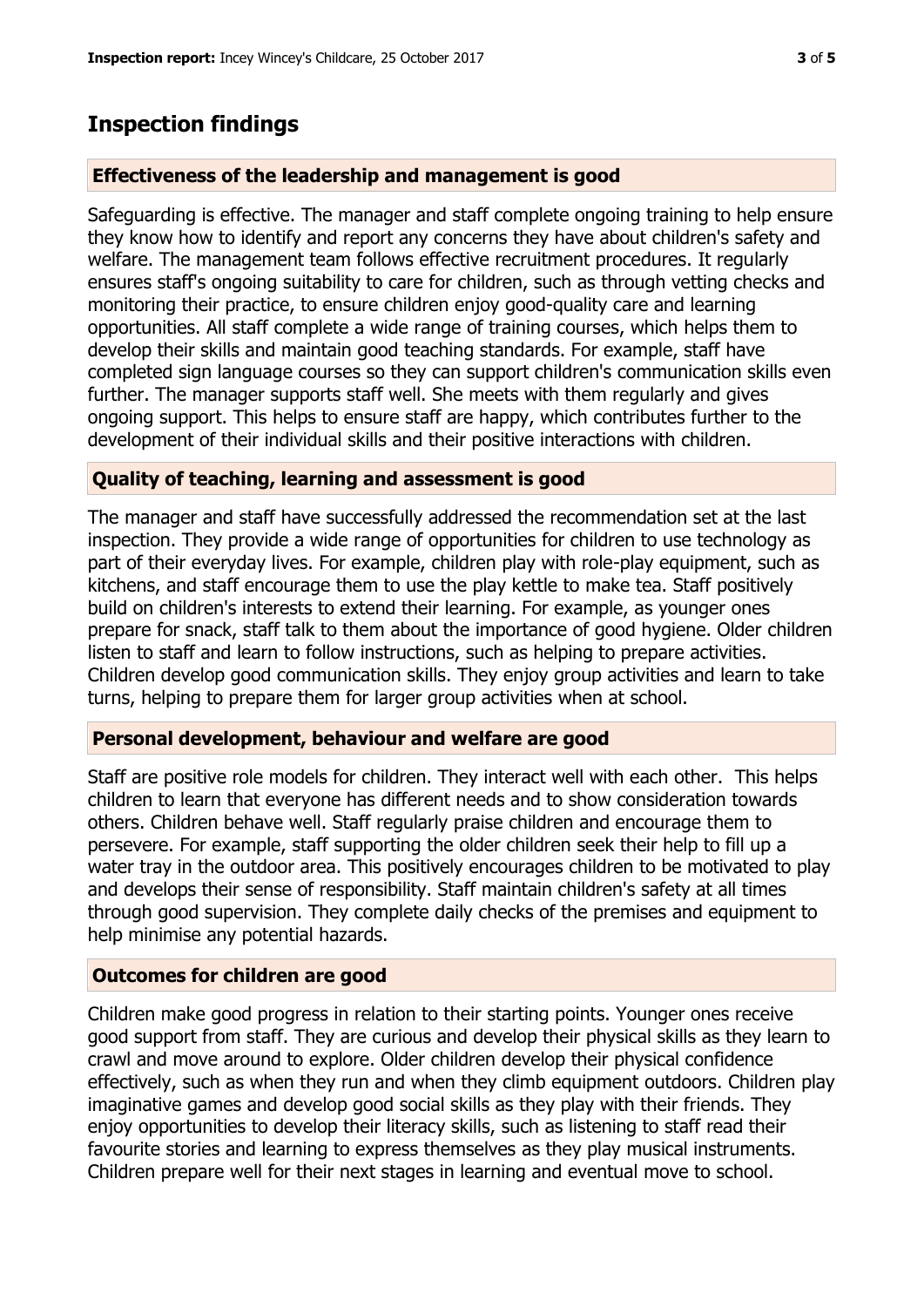# **Setting details**

| Unique reference number                             | EY394970                                                                             |  |
|-----------------------------------------------------|--------------------------------------------------------------------------------------|--|
| <b>Local authority</b>                              | Redbridge                                                                            |  |
| <b>Inspection number</b>                            | 1093925                                                                              |  |
| <b>Type of provision</b>                            | Full-time provision                                                                  |  |
| Day care type                                       | Childcare - Non-Domestic                                                             |  |
| <b>Registers</b>                                    | Early Years Register, Compulsory Childcare<br>Register, Voluntary Childcare Register |  |
| Age range of children                               | $0 - 3$                                                                              |  |
| <b>Total number of places</b>                       | 50                                                                                   |  |
| Number of children on roll                          | 75                                                                                   |  |
| Name of registered person                           | Incey Winceys Childcare Limited                                                      |  |
| <b>Registered person unique</b><br>reference number | RP905737                                                                             |  |
| <b>Date of previous inspection</b>                  | 24 April 2015                                                                        |  |
| <b>Telephone number</b>                             | 0208 9895414                                                                         |  |

Incey Wincey's Childcare registered in 2011. It is located in South Woodford, in the London Borough of Redbridge. The nursery is open each weekday from 7.30am to 6pm, 51 weeks of the year. There are 15 members of staff who all hold appropriate early years qualifications. Of these, one holds qualified teacher status, one has a qualification at level 6, two staff, including the manager, have qualifications at level 4, nine hold qualifications at level 3 and two staff are qualified to level 2. The nursery receives funding to provide free early education for children aged two, three and four years.

This inspection was carried out by Ofsted under sections 49 and 50 of the Childcare Act 2006 on the quality and standards of provision that is registered on the Early Years Register. The registered person must ensure that this provision complies with the statutory framework for children's learning, development and care, known as the early years foundation stage.

Any complaints about the inspection or the report should be made following the procedures set out in the guidance 'Complaints procedure: raising concerns and making complaints about Ofsted', which is available from Ofsted's website: www.gov.uk/government/organisations/ofsted. If you would like Ofsted to send you a copy of the guidance, please telephone 0300 123 4234, or email enquiries@ofsted.gov.uk.